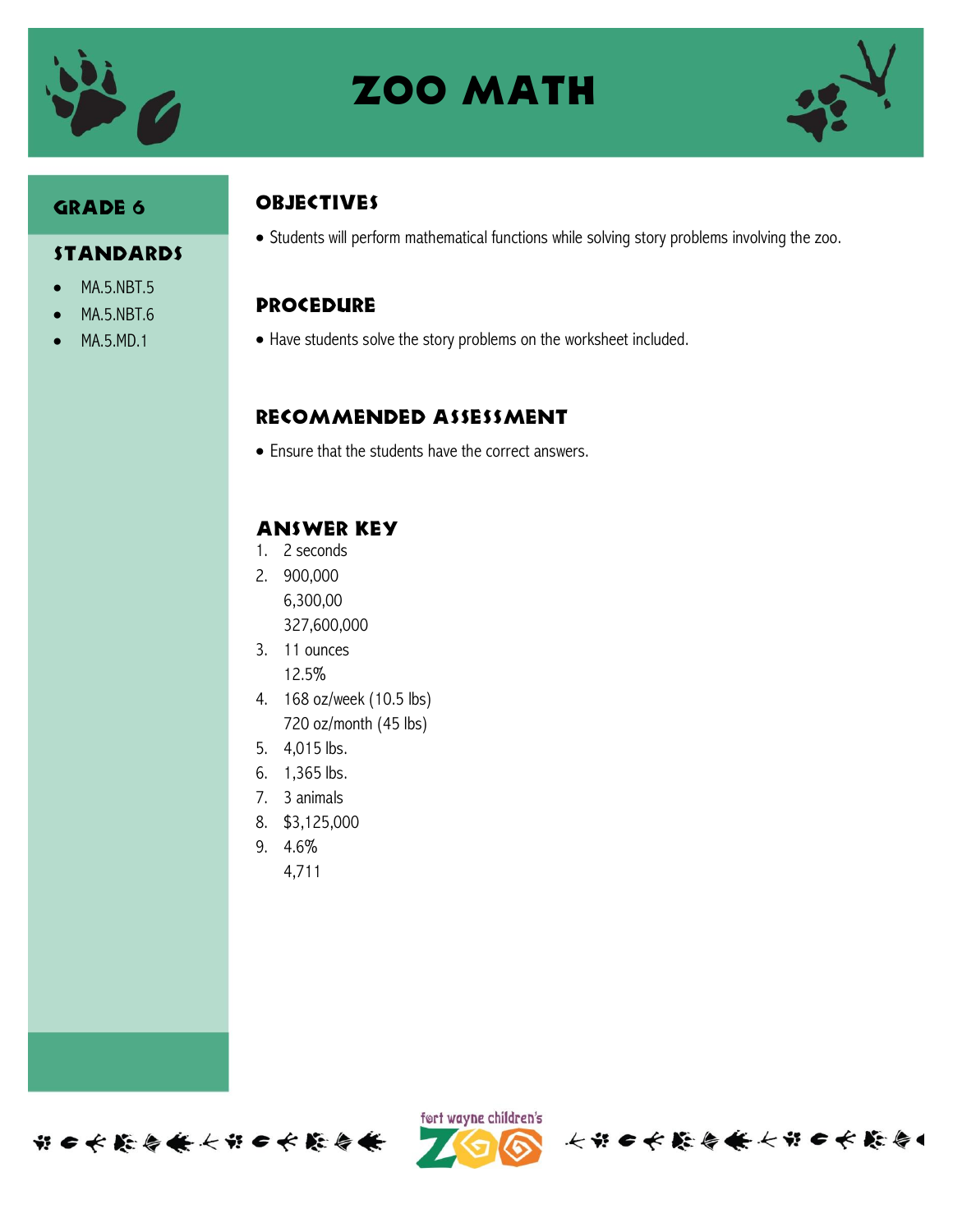





Name  $\_\_$ 

1. Using echolocation, a bat can detect an insect up to 3 feet away. A moth is 91 feet away from a bat. The bat is flying at a speed of 44 feet per second. How long will it be before the bat detects the moth?

2. In one night a single bat can eat 3,000 insects. How many insects can 300 bats eat in one night? one week? one year?

3. A captive gibbon might eat 24 ounces of food every day. This includes 8 ounces of kale, 3 ounces of cabbage, and 2 ounces of beans. How many ounces of other unnamed foods does he evidently eat in a day? What percent of his food is made up of cabbage?

4. If the same gibbon still eats 24 ounces of zoo food each day, how much will he eat in one week? In one month (30 days)? Convert your answers into pounds.